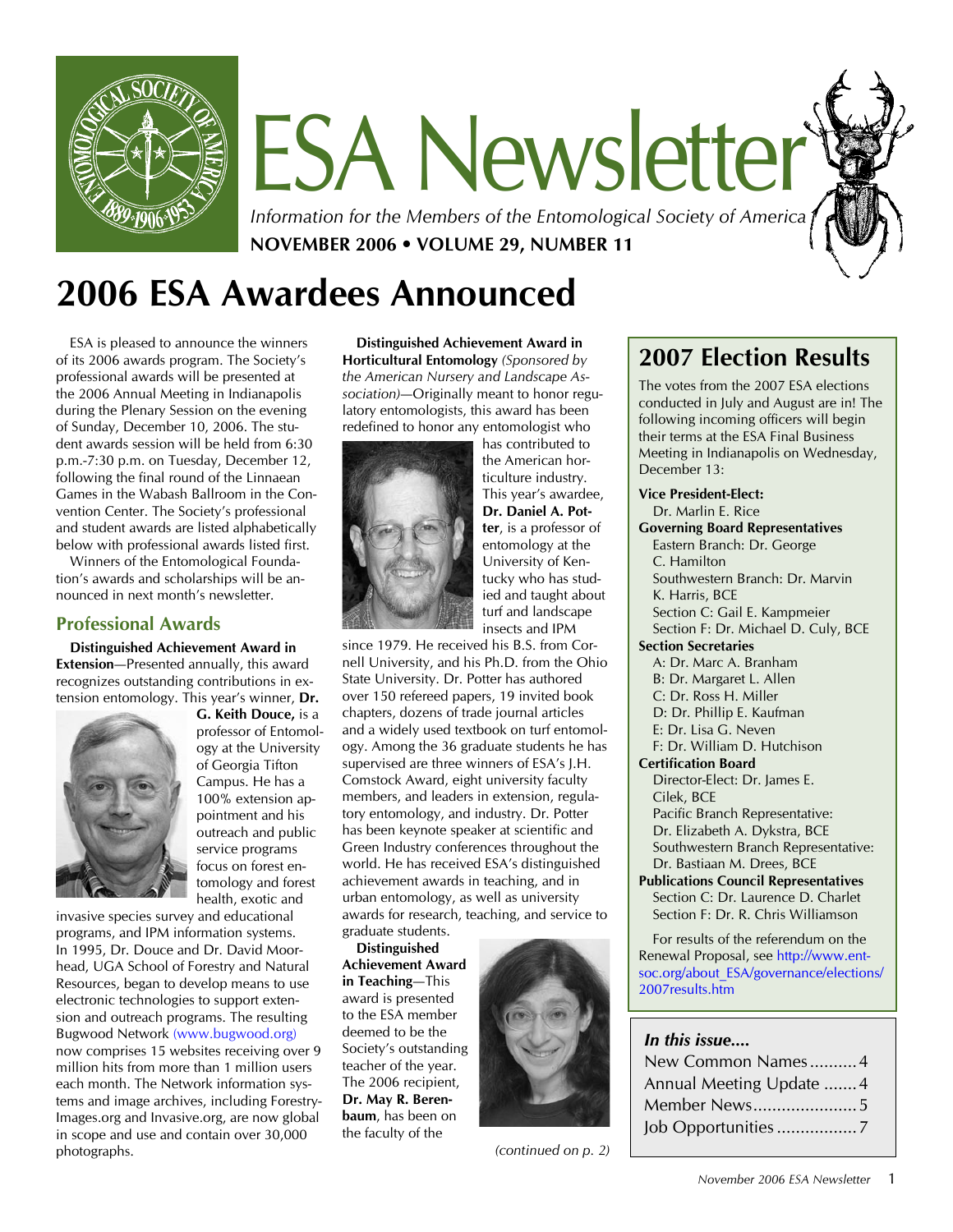### **Awards**, from p. 1

Department of Entomology at the University of Illinois Urbana-Champaign since 1980, and has served as head since 1992. She is well-known for her contributions to chemical ecology, elucidating coevolutionary interactions between phytophagous insects and their host plants in natural and agricultural communities. Berenbaum has received numerous accolades for her work, including election to the National Academy of Sciences and the American Philosophical Society. Devoted to teaching and fostering scientific literacy, she has authored numerous magazine articles and four books about insects for the general public. She also founded the UIUC Insect Fear Film Festival, a celebration of Hollywood's entomological excesses, now entering its 24th year. Berenbaum graduated with a B.S. in biology from Yale University in 1975 and a Ph.D. in ecology and evolutionary biology from Cornell University in 1980.

**Distinguished Service Award to the Certification Program**—The purpose of this award is to encourage and reward outstand-



ing contributions to the ESA Certification Program and the professionalism of entomology. This year's recipient, **Dr. Marvin K. Harris**, has studied and taught entomology at Texas A&M University since 1972 and has been an ESA mem-

ber since 1969. His research includes IPM and plant-insect interaction, and he teaches Hort-Flor Entomology, Insects of Row Crops, Host Plant Resistance and a science writing course for majors. He has produced over 40 refereed publications in ESA and other journals, a CD-ROM and three book chapters. Dr. Harris advises students, particularly undergrads, to join professional societies and to "transition their educations into careers" as preparation for life after graduation.

**Recognition Award in Entomology** *(Sponsored by Syngenta Crop Protection)*—This



award recognizes entomologists who have made or are making significant contributions to agriculture. This year's recipient, **Dr. Nilsa Bosque-Pérez**, is a professor of entomology at the University of Idaho where she conducts research on

host plant resistance, plant-virus vectors, and influence of agricultural practices and land-

in Idaho and Costa Rica, and she has been the recipient of \$3.8 million in funding with her colleagues in the last five years. During this period, she co-authored 20 peer-reviewed journal articles and 25 proceeding papers, and she presented 15 invited talks and 96 contributed presentations with colleagues and students. An ESA member since 1980, she served on the *Journal of Medical Entomology's* editorial board and the international affairs committee, and is presently on the Pacific branch's executive committee. **Recognition Award in Insect Physiology, Biochemistry, & Toxicology** *(Sponsored by Bayer CropScience)*—This award recognizes and encourages innovative research

scape elements on arthropod biodiversity. Her research elucidated for the first time the effects of transgenic resistance to barley yellow dwarf virus in wheat on aphid vector biology. Dr. Bosque-Perez leads an NSF-IGERT interdisciplinary project on biodiversity conservation and sustainable production

> in insect physiology, biochemistry and toxicology. The 2006 awardee, **Dr. Michael E. Adams**, received his Ph.D. in Entomology at the University of California, Riverside, and did postdoctoral work at the Max Planck Institute for

Behavioral Physiology and University of Chicago. After working in industry (Zoecon Corp.), he moved back to UC Riverside, where he is a professor of entomology and neuroscience. Fundamental contributions that have been made by Professor Adams and his collaborators include demonstration of peptidergic synaptic transmission in insects, discovery and characterization of ion channel-specific toxins in spider venoms, including the calcium channel antagonist omega-Aga-IVA, and the discovery of ecdysis-triggering hormones (ETHs) and their receptors. Recent work describes how ETHs recruit peptidergic ensembles in the CNS to regulate innate behavior in moths and flies. Dr. Adams has combined his research in insect physiology with studies in toxicology and neurobiology, and has published papers in *Nature, Science, Neuron, Proceedings of the National Academy of Sciences*, and other high-profile journals.

# **ESA Student Awards**

**Student Activity Award** *(Sponsored by Monsanto Company)*—This award recognizes an ESA student member for outstanding contributions to the Society, his/her academic department, and the community, while simultaneously achieving academic excellence. **Floyd W. Shockley**, the 2006

awardee, is a Ph.D. student at the University of Georgia. He has published 11 peer



reviewed journal articles and a book chapter, has held several leadership positions in the ESA and other organizations, and has received praise from students and faculty members for his enthusiasm and teaching abilities. In

addition, he has participated in more than 47 events, speaking at schools, to children's groups and to adult special interest groups. Floyd's dissertation research involves the systematics of the beetle family Endomychidae (handsome fungus beetles).

**Student Certification Award** *(Sponsored by Springer Pest Solutions)*—This award recognizes and encourages outstanding entomology graduate students with interest in the mission of the ESA certification program. This year's winner, **Nicola T. Gallagher**, is a Ph.D. student in entomology at Ohio State University, where she also received her M.S.

In order to allow enough space for the ESA Awards announcements, the President's Corner will be published in the next issue.

The *ESA Newsletter* (US ISSN 0273-7353) is published monthly by the Entomological Society of America (ESA), 10001 Derekwood Lane, Suite 100, Lanham, MD 20706-4876; ph. 301- 731-4535; fax 301-731-4538; rlevine@entsoc. org; http://www.entsoc.org. The deadline for all submissions is the first of the month, one month prior to publication.

POSTMASTER: Subscription rate for members is \$10, which is included in the dues. The rate for nonmembers is \$28; institutions, \$43. Periodicals postage paid at Lanham-Seabrook, MD, and other mailing offices.© 2006 ESA.

Job Opportunity rates are \$25/line for regular and postdoctoral positions, and \$10/line for graduate assistantships. Advertisers may choose to run the ad on the ESA web site for an additional 20 percent of the newsletter ad cost. Ads will be edited and abbreviated. Submission deadline is the first of the month, one month prior to publication. Submit ads using online form at [http://www.entsoc.org/employ](http://www.entsoc.org/employment)[ment](http://www.entsoc.org/employment). Online Job Opportunities are also at the above URL.

The newsletter's purpose is to provide information deemed of interest to our members. News on entomological research have been published in peer-reviewed journals or were provided by reliable sources such as universities or government agencies. ESA staff relies upon readers' discretion to interpret and evaluate articles about scientific research. Comments may be directed to the original information source and/or Newsletter Editor Richard Levine (see contact information above).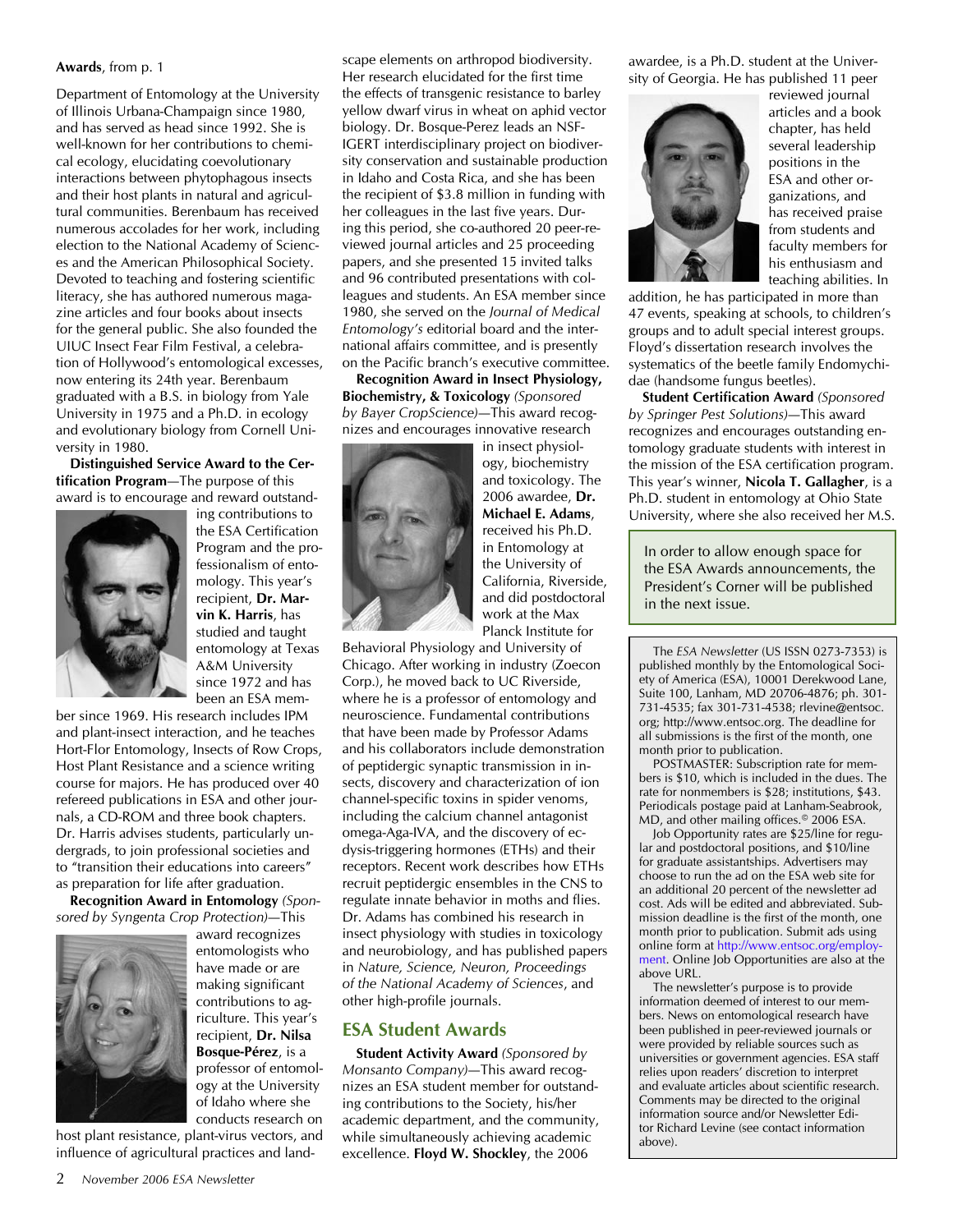degree in entomology. She received her B.S. degree in biology from the College of Mount St. Joseph. Her Ph.D. research focuses on



the foraging behavior of the eastern subterranean termite and its implications for termite control. In addition to her research, Nicola is a full-time research associate in the Entomology Department where she conducts laboratory and field

research on termite baits and soil termiticides.

**John Henry Comstock Graduate Student Awards**—These awards promote interest in entomology at the graduate level and stimulate interest in attending the ESA Annual Meeting. The following 2006 winners were selected by each of the five ESA Branches.

**Torsten Dikow (Eastern Branch)** studied zoology, entomology, and botany at



the University of Rostock, Rostock, Germany and the University of Natal, Pietermaritzburg, South Africa. He received his diploma in biology from the University of Rostock in January 2002 with a thesis on the taxonomic revision

and phylogenetic analysis of the robber-fly genus Euscelidia (Diptera: Asilidae: Leptogastrinae). In 2002, he started his Ph.D. dissertation in the joint Cornell University-American Museum of Natural History program in insect systematics. After finishing his course work in Ithaca he is now based at the AMNH where he works on the phylogeny, classification, and biodiversity of Asilidae with particular reference to the Leptogastrinae, using both morphological and molecular data for phylogenetic questions. Additionally, he is interested in the phylogenetic relationships within Asiloidea (Diptera), systematic theory, and photography.

**Hojun Song (North Central Branch)** will receive his Ph.D. in 2006 for work that



centers on plague locusts. His cladistic analysis of the Schistocerca species suggests that African plague locusts may have crossed the Pacific Ocean while on their way to the New World. His research regarding the changes in the concealed

genitalia of Orthoptera will require serious modification of grasshopper classifications. His contributions to Orthoptera taxonomy has been recognized with an associate editor position to *Metaleptea*, the newsletter of the Orthopterists Society. He has held eight professional meetings, organized three symposia at ESA annual meetings, received funding from over a dozen grants, has taught at the undergraduate and graduate levels, and has written 7 peer-reviewed publications. His research excellence helped the Mexican government select him as a scientific advisor to address the ecological impact of *Schistocerca piceiforons*, which was devastating Socorro Island. He currently serves as a consultant to CONABIO (Comisin Nacional para el Conocimiento y Uso de la Biodiversidad) of Mexico.

**Jeremy D. Allison (Pacific Branch)** entered the Master of Pest Management program at



Simon Fraser University after completing his undergraduate degree in biology at the University of Guelph. Under the direction of Dr. J.H. Borden, he examined semiochemical-based interactions between bark and woodboring beetles with the aim

of developing a commercially operational bait. In the fall of 2001, he began studying for a Ph.D. in entomology at UC-Riverside with Dr. R.T. Card. His dissertation research focuses on the genetic basis of variation in the sex pheromone of the stored products pest *Cadra cautella* (Lepidoptera: Pyralidae) and the consequences of the variation within and among generations. The results of his research will document how directional selection can modify sex pheromones, and suggest the consequences, type and strength of selection acting on variation in sex pheromones.

**Floyd W. Shockley (Southeastern Branch)** is currently in the final year of his Ph.D. program in entomology at the University of



Georgia, where he is working on the systematics of the mycophagous beetle family Endomychidae (Coleoptera: Cucujoidea), under the advisement of Dr. Joseph V. McHugh. Floyd received his B.A. in biology from Westminster College

in Fulton, MO and his M.S. in entomology from the University of Missouri-Columbia. During the course of his M.S. and Ph.D. programs, he has won numerous awards for his teaching and research, has been awarded over \$11,000 in grant funding to conduct his research, has 25 publications, and has presented his research 30 times at national and international meetings.

**Dr. Kenneth S. Brown (Southwestern Branch)** completed his Ph.D. in entomology, with a dissertation entitled "Biology and



Behavior of Oklahoma Subterranean Termites" (Isoptera: Rhinotermitidae) from Oklahoma State University in Stillwater, OK. His research emphasis was in structural/urban entomology, including development and evaluation of unique

control strategies, completion of a state-wide termite survey, species identification using both morphological and molecular techniques, termite foraging characterization involving territory and population estimation, caste ratio determination, foraging depth determination, soil movement capabilities, and determination of termite foraging effects on surface vegetation and carbon sequestration. He has been an active advocate for entomology as a member of the Linnaean team, student affairs committees and numerous outreach programs.

# **Dues Renewal for 2007**

Its official: dues season for 2007 has begun and we're **rolling back dues prices** for next year. You can renew for 2007 at the same price that you did in 2004 by visiting [https://www.entsoc.org/forms/](https://www.entsoc.org/forms/renew.aspx) [renew.aspx,](https://www.entsoc.org/forms/renew.aspx) or you can renew at the ESA booth on the exhibit floor at the Annual Meeting (and be automatically entered to win a new iPod!)

By now you should have received an email about dues renewal, and you should also receive a notice in the mail. If you didn't get the email, please make sure that we have your email address recorded properly. This information is viewable (and editable) at [https://www.](https://www.entsoc.org/forms/update.aspx) [entsoc.org/forms/update.aspx](https://www.entsoc.org/forms/update.aspx).

You'll need to renew prior to February 15th to avoid a late assessment, but the timing and structure of that fee will change for next year. In response to member comments, we've made this date one month later (it used to be January 15th) and changed it to a percentage of dues, rather than a flat fee.

Please renew your membership in ESA as soon as you can. Strength in numbers starts with one. It starts with you.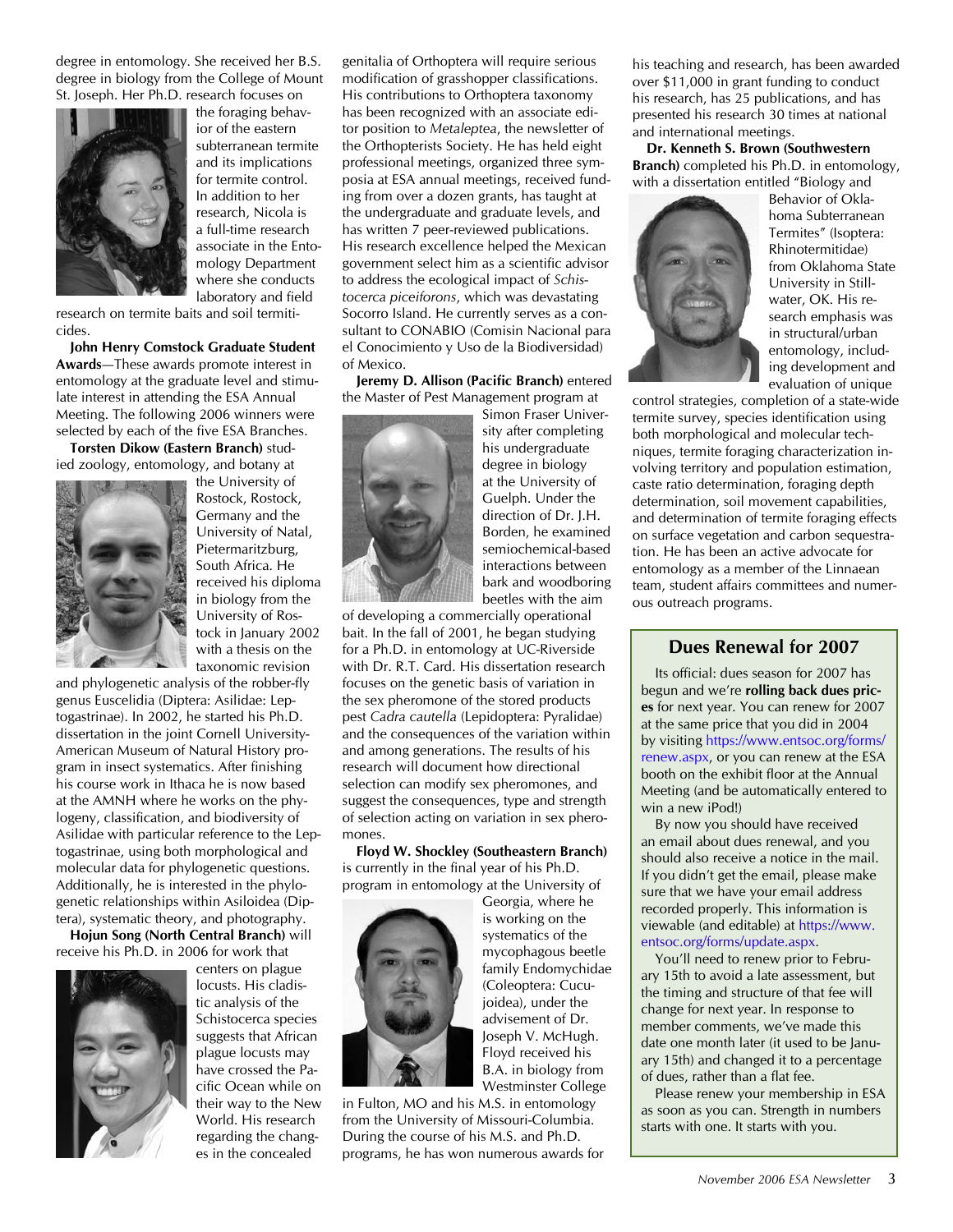

# **NEWS ON THE** 2006 ANNUAL MEETING **& EXHIBITION**

**December 10-13, 2006 — Indianapolis, Indiana [http://www.entsoc.org/annual\\_meeting/current\\_meeting/](http://www.entsoc.org/annual_meeting/current_meeting/)**

**The 2006 Annual Meeting** is just around the corner now and everyone at Headquarters is getting excited about Indianapolis. At this point if you are coming to the meeting and have not yet registered, you'll want to do that when you get to the meeting. We'll open the registration desk on Saturday afternoon. You'll receive your Program Book and a free ESA *World of Insects* wall calendar when you register. Here are a couple of recent changes to the program that you might be excited about:

• There will be a town hall meeting to discuss the ESA restructuring and renewal process. You can read the article in the Fall 2006 issue of *American Entomologist*, take the online survey to register your thoughts, and then come to the meeting and voice your opinion or just get more information about this very important potential change to ESA's structure.

• Love basketball? Then make plans to spend your last night in Indy at a Pacers game. We've secured group rates for this game against the Detroit Pistons. Check it out online at http://www.entsoc.org/annual\_meeting/current\_meeting/Venue/pacers.htm

• Purchase a raffle ticket at the Entomological Foundation Booth to win *Insect Diversity*, signed by Dr. E. O. Wilson and artist Charley Harper. Your purchase will support educational programs designed to excite youth about science through insects. Help build a future for entomology! For details, please go to http://www.entfdn. org/print.php.

### **2006 Annual Meeting Contacts**

- **Program Co-chairs—**Phil Mulder, philmul@okstate.edu, and Tom Royer, rtom@okstate.edu
- **Technology Chair**—Grayson Brown, gcbrown@ix.netcom.com
- **Student Competition Chair**—Robert K. Peterson, bpeterson@ montana.edu
- **Poster Co-chairs**—Susan Weller and Kathleen Shields, welle008@ umn.edu
- **Local Arrangements Co-chairs**—Gerald Michaels, asychis@aol. com, and Bonnie Pendleton, bpendleton@mail.wtamu.edu
- **Director of Meetings**—meet@entsoc.org

**November 17 (revised date)**: Deadline for requests for meeting space

# **Insect Common Names Proposed for Membership Consideration**

The Committee on the Common Names of Insects has approved the following names and is submitting them to the membership for consideration and comment. Please send your comments by December 15, 2006, to Robert Haack, committee chair, at rhaack@fs.fed.us. A brief comment from the committee about each insect's name is included. All names are in the Order: Family of Hymenoptera: Apidae

**Scientific name:** *Bombus affinis* Cresson **Common name:** rusty patched bumble bee

Name refers to the rust-colored patch on abdomen.

# **Scientific name:** *Bombus auricomus* (Robertson)

**Common name:** black and gold bumble bee "Gold" is in reference to the scientific name, which means "with golden hair."

**Scientific name:** *Bombus bimaculatus* Cresson

**Common name:** twospotted bumble bee This bee has two distinctive yellow markings on the abdomen.

**Common name:** northern amber bumble bee This bee has a distinctive amber color. **Scientific name:** *Bombus fervidus* (Fabricius)

**Scientific name:** *Bombus borealis* Kirby

**Common name:** yellow bumble bee This bee is almost entirely pale yellow.

**Scientific name:** *Bombus fraternus* (Smith) **Common name:** southern plains bumble bee

This bee is more southern in its US distribution and prefers prairies and plains.

### **Scientific name:** *Bombus griseocollis* (DeGeer)

**Common name:** brownbelted bumble bee This bee has a distinctive brown belt across the abdomen.

**Scientific name:** *Bombus impatiens* Cresson **Common name:** common eastern bumble bee

This bee is widespread and common throughout the East.

**Scientific name:** *Bombus pensylvanicus* (DeGeer)

**Common name:** American bumble bee

Name refers to the former Latin name, *B. americanorum*.

**Scientific name:** *Bombus perplexus* Cresson **Common name:** confusing bumble bee The color variants of this bee are easily

confused with other species.

**Scientific name:** *Bombus rufocinctus* Cresson

**Common name:** redbelted bumble bee Name refers to the red band across the abdomen.

**Scientific name:** *Bombus sandersoni* Franklin **Common name:** Sanderson bumble bee

This name honors Dr. E. Dwight Sanderson (1878-1944), who served as president of the American Association of Economic Entomologists.

**Scientific name:** *Bombus ternarius* Say **Common name:** tricolored bumble bee Name refers to the Latin name, tri-colored (red, yellow, black).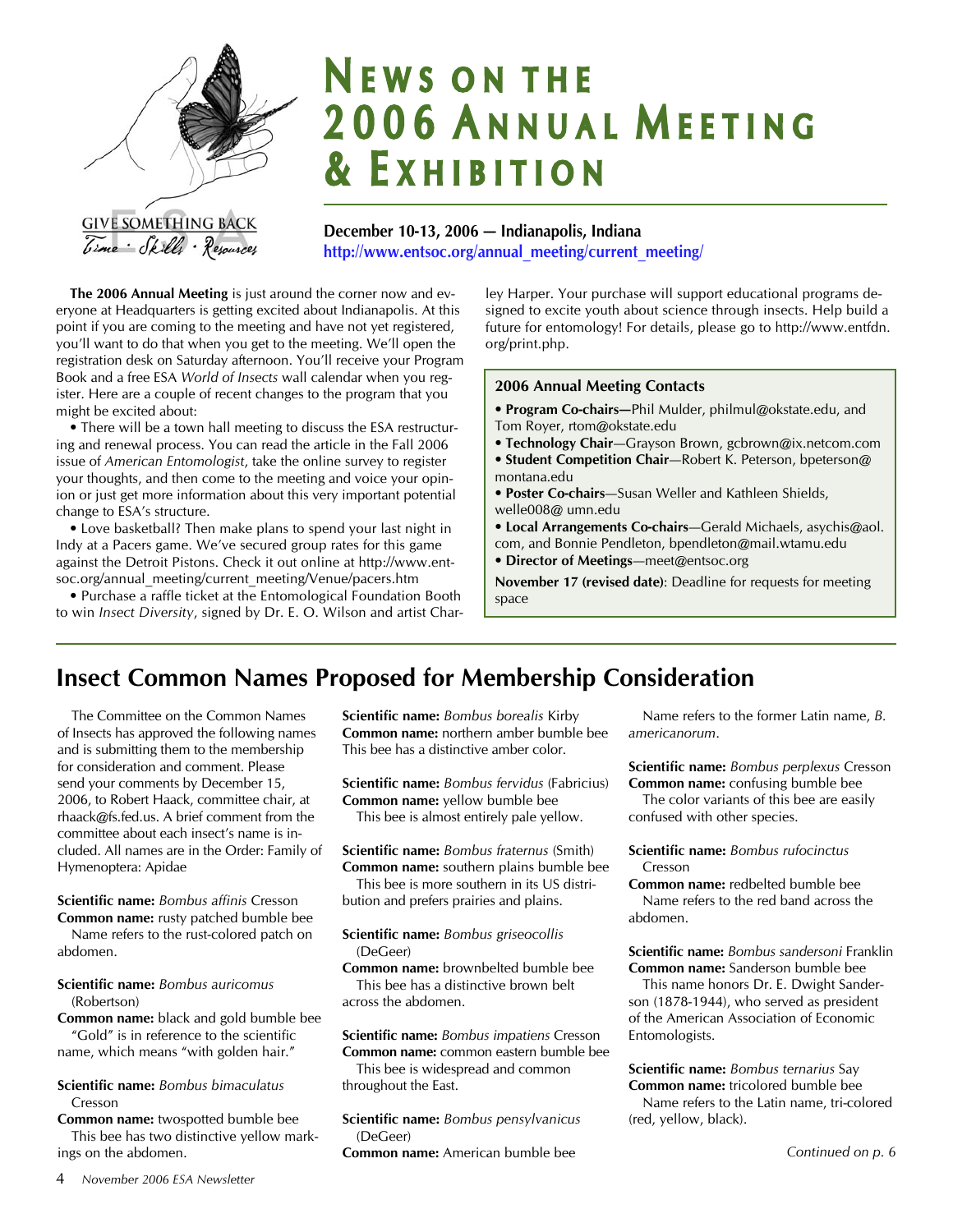**Dr. Deborah Jaworski** has joined the faculty in the Department of Entomology and Plant Pathology at Oklahoma State University as an assistant professor. Dr. Jaworski will lead research programs in the area of arthropod physiology with a focus on tick biology and in cooperation with a tick research team effort at Oklahoma State University. She will also teach a graduate level Arthropod Physiology course in the department.

**Dr. Tom Phillips**, professor in the Department of Entomology and Plant Pathology at Oklahoma State University was recently named the Sarkey's Distinquished Professor for outstanding service to the university, profession and research accomplishments. Dr. Phillips conducts research on stored product pests and teaches undergraduate and graduate level courses in the department.

**Dr. Tom Royer**, associate professor in the Department of Entomology and Plant Pathology at Oklahoma State University was recently named as the new IPM Coordinator at Oklahoma State University. Dr. Royer will relinquish extension education duties in horticultural crop pest management in order to concentrate his efforts on coordinating IPM activities within the Division of Agricultural Sciences and Natural Resources at OSU.

**Dr. Justin Talley** has joined the faculty in the Department of Entomology and Plant Pathology at Oklahoma State University as an assistant professor and state extension specialist for livestock entomology. Dr. Talley will lead programs in IPM for livestock arthropod pests and conduct applied research in support of the livestock industry. Dr. Talley earned his B.S. and M.S. degrees at West Texas A&M University and recently completed his Ph.D. program at Kansas State University.

# **M E M B E R N E W S C E R T I F I C A T I O N**

The ESA Certification Board would like to congratulate those entomologists who have recently become board and associate certified. Congratulations to the following BCEs and ACEs.

- Dr. Travis A. Hill, BCE
- Mr. James L. Marks, ACE
- Ms. Doreen C. Partyka, ACE
- Mr. Christian A. Borre, ACE
- Mr. William Harold Harris, ACE

For more information about ESA's associate or board certification programs, please visit http://www.entsoc.org/certification/, email bce@entsoc.org, or call 703-234-4121.



# **Welcome New and Returning Members!**

ESA welcomes the new members who have recently joined and previous members who have returned after two or more years away from the Society. Professional affiliations are noted where provided.

- Mr. Joseph Njinyah Achaleke
- Mr. John Acorn
- Mr. Paul L. Albano
- Mrs. Fatimah Saeed Alhamlan, Washington State University
- Ms. Gina Marie Angelella
- David E. Baumgardner, Texas A&M
- University
- Miss Shana Margaret Beirne
- Mr. Jianlong Bi, University of California
- Mr. Micahel James Biondi, Clemson University
- Dr. Warren Booth
- Dr. Pat Bouchard, Agriculture and Agri-Food Canada
- Mr. Keith R. Bradley
- Ms. Angela G. Brommit, University of Windsor
- Ms. Erin M. Cafferty
- Dr. David O. Carter, University of Nebraska-Lincoln
- Mr. William Rodney Cooper, University of Kentucky
- Dr. Winfred Danquah
- Mr. Andrew I. Derksen, University of Florida
- Ms. Marie Djernaes, University of Alberta
- Mr. Luke Elden Dodd, University of Kentucky
- Mr. John Dunbar, Terminix Service, Inc.
- Mr. Nagendra Babu Earle, West Texas A&M University
- Mr. Adam G. Ehmer, Stony Brook University
- Ms. Monica A. Farfan, Ohio State University
- Ms. Cheryl Eileen Frank, University of Vermont
- Mr. Fred Apau Frempong, Cocoa Research Institute of Ghana
- Mr. John R. Gammons, Cornell College
- Dr. Grant L. Gentry, Tulane University
- Mr. Jason J. Gibbs, York University
- Dr. Thomas Guillemaud
- Ms. Laurel Jean Haavik, University of Arkansas
- Ms. Heather E. Harmon, Delaware Department of Agriculture
- Dr. Lin He, Auburn University
- Dr. Frank M. Horodyski, Ohio University
- Mr. James Keating
- Gevin Kenney
- Mr. Soo-Hoon Samuel Kim, Michigan State University
- Dr. Laura D. Kramer, Health Research Inc. Mr. Aninakwa Kyeremateng, Cocoa
- Research Institute of Ghana
- Dr. Sijun L, Iowa State University
- Mr. Damien Laudier, Laudier Histology Ms. Donna Lee
- Mr. Seung-Il Lee, Chungnam National University
- Dr. Huarong Li, Iowa State University
- Dr. Johan Liljeblad, University of California, Riverside
- Dr. Gloria M. Luque, Ohio State University
- Dr. Paula R G Marcon, Dupont Agric
- Products Dr. Jeremy L. Marshall, Kansas State University
- Dr. Thomas Meade, Dow AgroSciences
- Mr. David P. Moser, II, Texas A&M
- **University**
- Ms. Emily Mueller, University of Wisconsin-Madison
- Ms. Sarah Elizabeth Newell, University of New Orleans
- Mr. Giang N. Ngo, ISCA Technologies Inc.
- Dr. Samuel Nibouche, CIRAD UMR PVBMT
- Mr. Philip E. Otienoburu, Ohio State University
- Dr. Michael R. Patnaude, Springborn Smithers Laboratories
- Miss Anjelica Maria Peredo
- Miss Jessica Ellen Platt, Purdue University
- Dr. Deepa Pureswaran, Canadian Forest Service/Canadian Food Inspection Agency
- Ms. Elisabeth C. Reichert, Lyman Entomological Museum
- Mr. Raul Ruiz-Arce, USDA CPHST/Penn State University
- Ms. Brittany Russ, Clemson University
- Mr. Koji Sasakawa, University of Tokyo
- Mr. Craig M. Shelton, University of Arkansas
- Mr. Ben Simmons
- Dr. Thomas J. Simonsen, University of Alberta
- Ms. Sandra M. Sleezer, University of Arkansas
- Mr. Jae-Cheon Sohn, University of Maryland
- Ms. Anna Louise Soper, University of Massachusetts-Amherst
- Dr. Victoria Soroker, Institute of Plant Protection
- Mr. Matthew M. Steller, Kansas State University
- Dr. Sivakumar Swaminathan, Iowa State University
- Mr. Charuwat Taekul, Ohio State University
- Dr. Shigeto Takagi, Tohoku University
- Mr. Elijah J. Talamas, Ohio State University Dr. Justin L. Talley, Oklahoma State
- University
- Mr. Burt Tate, Bio-Pest
- Mr. Cameron David Wilson, Neudorff North America
- Mr. Jinquan Wu, USDA-ARS, Beneficial Insect Introduction Research Unit

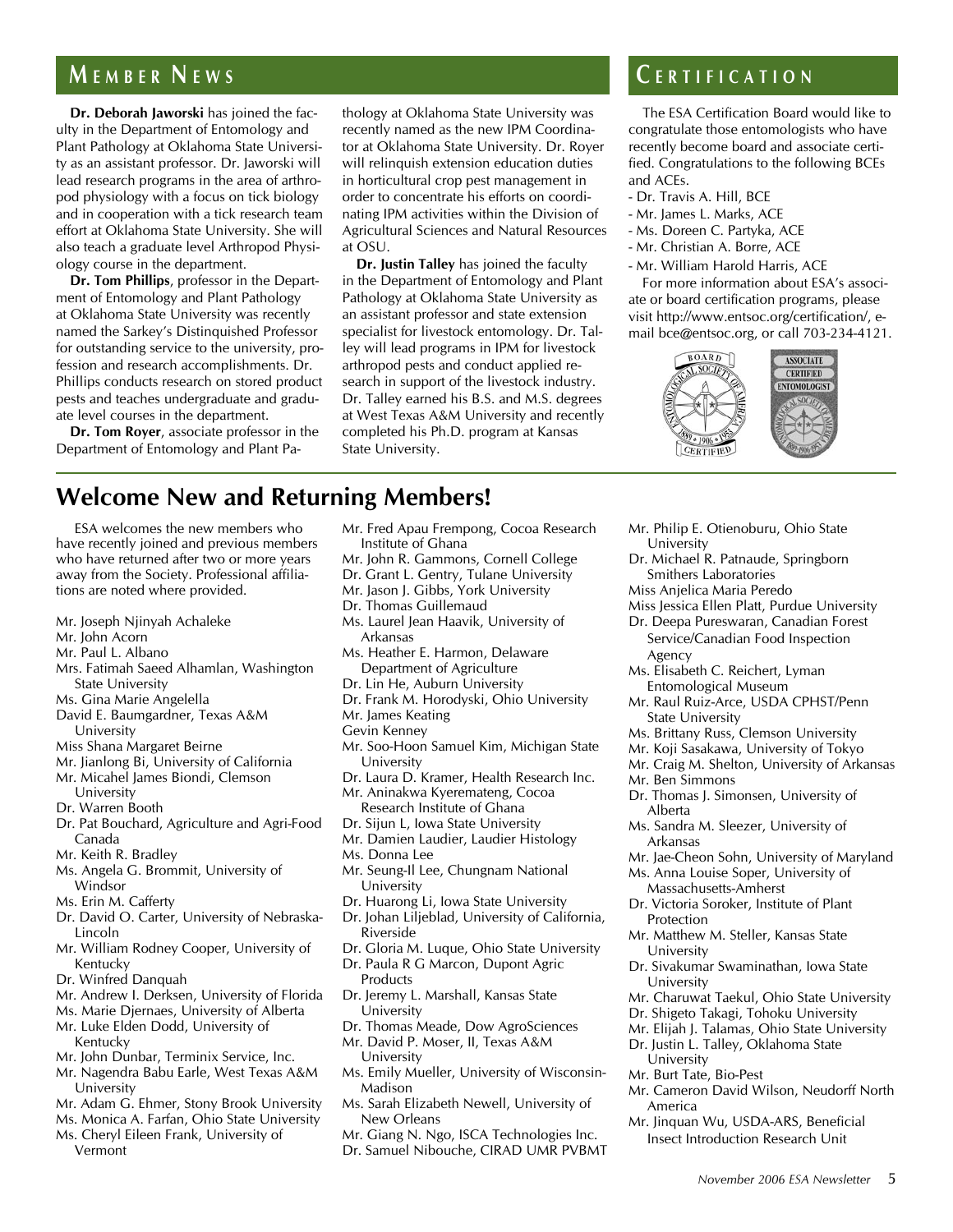

Strumigenys mirfica ant images provided by Dr. Gary Alpert, Harvard University.

# Imaging Unlocked!

Ensure that the images you capture for grant applications and publication are in focus from top to bottom with Leica's **NEW LAS Montage software package**.

Starting a new lab or research project? Contact Leica and take advantage of big savings with Leica's **New Investigator Program**!

Visit: **www.leica-microsystems.com/montage1**  or call 800-248-0123.

**Intelligent Automation**



**MICROSYSTEMS** 

©2006 Leica Microsystems Inc., BNA#545

# **New Dues Structure for 2007**

The ESA Governing Board recently enacted the following changes for 2007:

**1) Late fee** –The late fee will now be enacted one month later than previously. Dues received after February 15th will be subject to the late fee. It is also changing from a flat fee of \$20 to a 10% rounded assessment, which will result in a lower fee for all parties, especially students and the Emeriti.

**2) Price**– In recognition of the years of cutbacks that members have borne, dues for 2007 are dropping back to the 2004 prices.

### **Names,** from p.4

**Scientific name:** *Bombus terricola* Kirby

**Common name:** yellowbanded bumble bee. Has a large yellow band on the abdomen and across the thorax.

**Scientific name:** *Bombus vagans* Smith **Common name:** half-black bumble bee

The anterior portion of bee (top of the head, thorax, and first two segments of the abdomen) is yellow, and the posterior half is black.

**Scientific name:** *Bombus ashtoni* (Cresson) **Common name:** Ashton cuckoo bumble bee

A cuckoo bumble bee whose name honors Mr. T. B. Ashton, a collector in New York, who first informed Cresson about this species.

**Scientific name:** *Bombus citrinus* (Smith) **Common name:** lemon cuckoo bumble bee

A cuckoo bumble bee where the name "citrinus" means lemon-yellow.

**Scientific name:** *Bombus fernaldae* (Franklin) **Common name:** Fernald cuckoo bumble bee

A cuckoo bumble bee whose name honors Maria E. Fernald, wife of Dr. Charles H. Fernald, an entomologist at the University of Massachusetts around 1900.

**Scientific name:** *Bombus insularis* (Smith) **Common name:** indiscriminate cuckoo bumble bee

A cuckoo bumble bee that attempts to reproduce in the nests of other bumble bee species in the East.

**Scientific name:** *Bombus variabilis* (Cresson) **Common name:** variable cuckoo bumble bee

A cuckoo bumble bee where the color pattern of the male varies from entirely yellow to entirely black.

**Scientific name:** *Dryocosmus kuriphilus* Yasumatsu (Hymenoptera: Cynipidae).

**Common name:** Asian chestnut gall wasp Overall, the CNC members felt that the proposed common name was appropriate

given that this insect is Asian in origin and that chestnut (Castanea) is the only host plant reported.

# **Condolences**

Sincere condolences to the famlies, friends, and colleagues of recently deceased ESA members:

- Dr. Frank T. Hovore, Santa Clarita, CA •
- Dr. Laurence K. Cutkomp, Saint Paul, MN •
- Dr. Vernon M. Stern, Riverside, CA •

# **STATEMENT OF OWNERSHIP, MANAGEMENT, AND CIRCULATION**

- **1. Publication Title:** *ESA Newsletter*
- **2. Publication Number:** 0273-7353
- **3. Filing Date:** September 29, 2006
- **4. Issue Frequency:** Monthly

**5. No. of Issues Published Annually:** 12 **6. Annual Subscription Price:** \$29 individual, \$44 institution

**7. Complete Mailing Address of Known Office of Publication:** Entomological Society of America, 10001 Derekwood Lane, Suite 100, Lanham, MD 20706-4876

**8. Complete Mailing Address of Headquarters or General Business Office of Publisher:** Address same as above.

**9. Full names and Complete Mailing Addresses of Publisher**, **Editor, and Managing Edito**r**:** *Publisher, Editor and Managing Editor*: Alan Kahan. Addresses same as above.

**10. Owner:** Entomological Society of America. Address same as above.

**11. Known Bondholders, Mortgagees, and Other Security Holders Owning or Holding 1% or More of Total Amount of Bonds, Mortgages, or Other Securities:** None

**12. Tax Status:** The purpose, function, and nonprofit status of this organization and the exempt status for federal income tax purposes has not changed during preceding 12 months.

### **13. Extent and Nature of Circulation:**

|                                      | Avg. no                 | No. copies of |  |
|--------------------------------------|-------------------------|---------------|--|
|                                      | copies of ea.           | single issue  |  |
|                                      | issue during            | published     |  |
|                                      | preceding               | nearest to    |  |
|                                      | 12 months               | filing date   |  |
|                                      | A. Total no. of copies: |               |  |
|                                      | 5,251                   | 5,168         |  |
| B. Paid and/or requested circulation |                         |               |  |
| Quiside-county mail subscrip         |                         |               |  |

(1) *Outside-county mail subscription*: 4,734 4,659

(2) *In-county subscriptions*: None

(3) *Sales through dealers and carriers, street vendors, counter sales, and non- USPS paid distribution*:

11 11

- C. *Total paid and/or requested circulation*: 4,745 4,670
- D. *Free distribution by mail*: None
- E. *Free distribution outside the mail*: 28 28
- F. *Total free distribution*: 28 28
- G. *Total distribution*:
- 4,773 4,698
- H. *Copies not distributed*: 478 470
- I. *Total*: 5,251 5,168
- J. *Percent paid and/or requested circulation*:
	- 99.4% 99.4%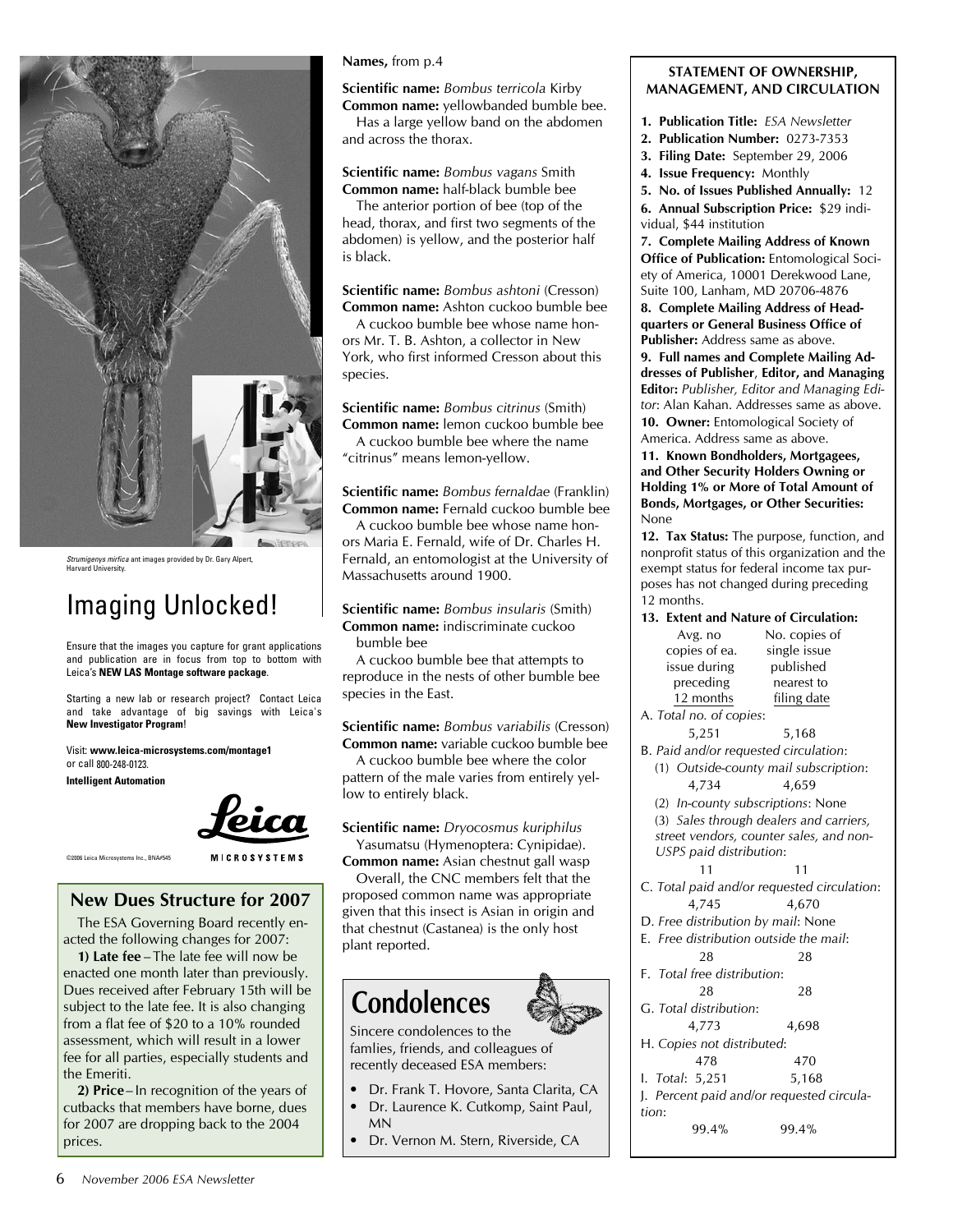# **ASST. PROF. INSECT PEST MGMT. EXT. & RES. TOBACCO, SMALL FRUIT & SPECIALTY CROPS**

The Dept. of Entomol. at NC State Univ. is seeking applicants for a 11-month tenure track Asst. Prof. pos. with responsibilities in Ext. (75%) and Res.(25%) on tobacco, small fruit and specialty crops. This pos. is avail. July 1, 2007. The incumbent will be expected to establish and maintain a modern, nationally recognized ext. and appl. res. prog. that provides leadership in developing and implementing effective insect mgmt. programs on tobacco, small fruit and specialty crops in NC. The incumbent will be further expected to devel. robust extramural funding; engage in intra- and inter-disciplinary projects with other facul. at NCSU; develop relationships with County Ext. Agents, commodity groups and related constituencies; and actively participate in the direction of grad. students. Some teaching responsibilities may be added at a future date. QUALIFICATIONS: Ph.D. in Entomol. or related field, expertise in insect pest mgmt., excellent communication skills, and a clear commitment to the develop. and implementation of pest mgmt. programs are required. Exper. working with producers and commodity interests desired, as is expertise in sampling, landscape ecol., and/or popul. modeling. AP-PLICANTS must apply online by Jan 2, 2007. See http://jobs.ncsu.edu for instructions and required documentation. AA/EOE. ADA Accomo-

dations: Dr. James Harper james harper@ncsu.edu 919-515-2746. NC State welcomes all persons without regard to sexual orientation.

# **ASST. / ASSOC. PROF. VEGET. INSECT PEST MGMT. EXT. & RES.**

The Dept. of Entomol. at NC State Univ. is seeking applicants for a 11-month tenure track pos. with responsibilities in Ext. (75%) and Res.(25%) on veg. crops. This pos. is avail. April 1, 2007 and will be filled at the Asst. or Assoc. Prof. level depending on qualifs. and exper. The incumbent will be expected to establish and maintain a modern, nationally recognized ext. and appl. Res. Prog. that provides leadership in developing and implementing effective insect mgmt. progs. on veget. crops in NC. The incumbent will be further expected to develop robust extramural funding; engage in intra- and inter-disciplinary projs. with other facul. at NCSU; develop relationships with County Ext. Agents, commodity groups and related constituencies; and actively participate in the direction of grad. students. Some teaching responsibilities may be added at a future



date. QUALIFICATIONS: Ph.D. in Entomol. or related field, expertise in insect pest mgmt., excellent communication skills and a clear commitment to the dev. and implementation of pest mgmt. progs. are required. Exper. working with producers and commodity interests desired, as is expertise in insect vectors of plant pathogens, sampling, landscape ecol., and/or popul. model. APPLICANTS must apply online by Jan 2, 2007. See http://jobs.ncsu.edu for instruc-

tions and required documentation. AA/EOE. ADA Accomodations: Dr. James Harper [james\\_harper@ncsu.edu](mailto:james_harper@ncsu.edu) 919-515-2746. NC State welcomes all persons without regard to sexual orientation.

### **ASSISTANT PROFESSOR INSECT BIODIVERSITY**

The Department of Entomology, North Carolina State University, seeks to fill a tenure track, 11 mo. assistant professor faculty position with responsibilities in research (50%) and teaching (50%) with responsibilities in insect systematics and biodiversity. The successful candidate will develop a vigorous, basic research program focusing on specimen based approaches in taxonomy and phylogenetic systematics. Success in obtaining extramural funding for this program will be expected. The incumbent will serve as Director of the NCSU Insect Collection. Teaching responsibilities will include a graduate level course or courses in insect biodiversity, graduate seminars, and participation in the undergraduate teaching program, as appropriate. Academic advising and graduate student training will also be expected. Qualifications: Ph.D. in Entomology or related field and experience in systematic entomology using a broad diversity of tools and approaches in collection based research. Applicants must apply online by Jan 2, 2007. See http://jobs.ncsu.edu for instructions and required documentation. AA/EOE. ADA Accomodations: Dr. James Harper [james\\_harper@ncsu.edu](mailto:james_harper@ncsu.edu) 919-515 2746. NC State welcomes all persons without regard to sexual orientation.

# **ASST. PROF., MOLECULAR BASIS OF CHEMORECEPTION AND/OR BEHAVIOR**

**IN INSECTS** at the University of California, Riverside CA, USA, starting July 1, 2007. Position is tenure track, 11 months/year, 25% teaching, 75% research. Appointment level and salary commensurate with experience. Ph.D. with extensive training in using molecular biology techniques to investigate chemoreception and/or behavior in insects is required. Postdoctoral experience an asset. The appointee will develop a strong basic and applied research program, participate in graduate and undergraduate teaching in Entomology and interdepartmental programs, and supervise graduate students. Applicants should send CV, statement of research interests, reprints and manuscripts in press, and arrange to have four letters of reference sent to Jocelyn Millar, Search Committee Chair, Department of Entomology, University of California, Riverside, CA, 92521, USA; email: [Jocelyn.millar@ucr.edu](mailto:Jocelyn.millar@ucr.edu), phone (951) 827-5821, FAX (951) 827-3086. Applications may be submitted electronically or by

mail or courier service. Letters of reference may be sent by email initially, with signed hard copies following. Applications, including letters of reference, should be received by Dec. 31, 2006, but position will remain open until filled. Further information about the Entomology Department and the position can be found at http://www.entomology.ucr. edu. Information on UC Riverside's numerous Interdepartmental programs can be found at http://www.ucr.edu/academic.html.

# **RESEARCH ENTOMOLOGIST**

The U.S. Department of Agriculture, Agricultural Research Service, San Joaquin Valley Agricultural Sciences Center, Parlier, California, invites applications for a Research Entomologist position GS-12/13 (\$62,291.00- \$96,292.00 per annum). Position is responsible for planning and leading fumigation research on fresh or dried fruit, nuts and durable commodities such as grains, beans and spices, as well as conducting research on fumigation programs for commodity processing facilities. The ideal candidate has experience in post harvest processing and pest control. For information call Denice Chambers at 559-596-2960. For a copy of the full agency announcement, application procedures and qualifications for the position go to www.usajobs.com. (Announcement Number ARS-X6W-0412) Closing date for applications is December 15, 2006. Applications must be received by the closing date of the announcement. This is a competitive, permanent appointment and U.S. citizenship is required. The USDA is an Equal Opportunity Provider and Employer.

# **CENTER DIRECTOR AND PROFESSOR**

Mid-Florida Research and Education Center, Apopka, FL. Position# 0001-3382. For description, minimum qualifications, application deadlines and information on how to apply, please go to http://personnel.ifas.ufl. edu/Vacancies/0001-3382\_center\_director.

pdf or email: [ewallace@ufl.edu.](mailto:ewallace@ufl.edu)<br>
UF | IFAS UNIVERSITY of FLORIDA